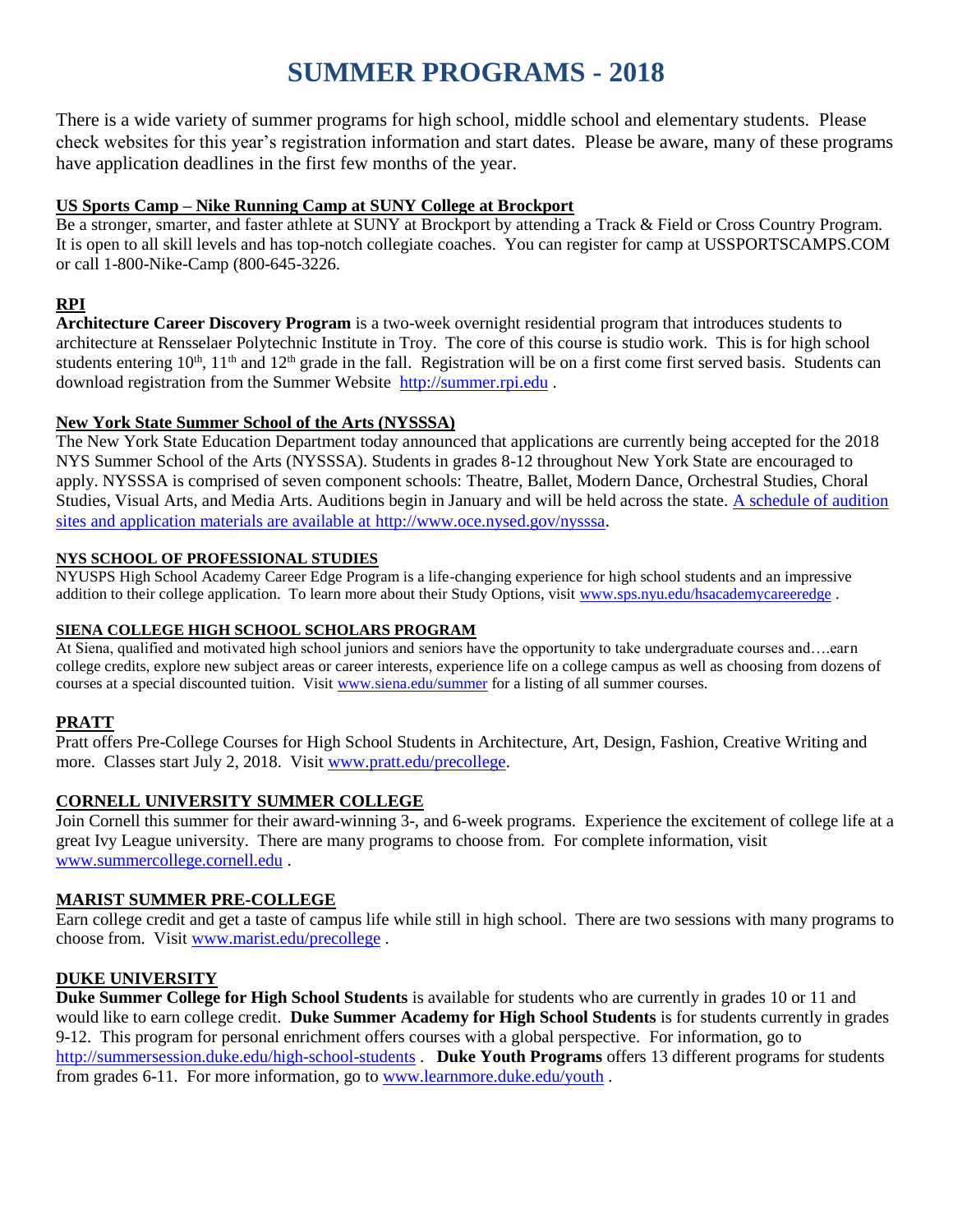# **ITHACA COLLEGE**

**Ithaca College Residential Pre-College Programs for High School Students** – Three-Week Sessions and One Week Sessions. Ithaca has a wide range of programs. For information visit Ithaca College's website [www.ithaca.edu/summercollege](http://www.ithaca.edu/summercollege) or [www.ithaca.edu/iwi](http://www.ithaca.edu/iwi) for the Writers Institute.

# **ITHACA COLLEGE**

**Ithaca College Summer Music Academy** - High School Division is for students entering grades 10-12. There are orchestra, vocal, wind ensemble, and jazz programs. Learn more at [www.Ithaca.edu/sma](http://www.ithaca.edu/sma) .

## **AMDA – High School Summer Conservatory**

The American Musical and Dramatic Academy's NY City Campus has two, four and six week sessions available for the summer. Study, train, rehearse, perform and live on AMDA's NYC campus. Learn more at [www.amda.edu/hs](http://www.amda.edu/hs).

## **SUMMER DISCOVERY**

Summer Discovery has a wide variety of programs and courses. Among them are Business, Leadership & Law; Engineering & Science; Sports, Psychology & Criminal Justice; and Internships. Choose from many programs and colleges. Learn more at [www.summerdiscovery.com](http://www.summerdiscovery.com/) .

#### **BOSTON UNIVERSITY SUMMER TERM**

Boston University Summer Term – Offers six programs for high school students: High School Honors for college credit; Summer Challenge and Summer Preview allow students rising to sophomore, junior or senior to explore one or two subjects – non-credit; RISE Internship/Practicum is non-credit in which students conduct scientific research; Academic Immersion: Introduction to Medicine and Introduction to Experimental Psychology; Pre-College Online Learning for high school students of any age. For complete information visit [www.bu.edu/summer/highschool](http://www.bu.edu/summer/highschool) .

# **BOSTON UNIVERSITY'S ACADEMY OF MEDIA PRODUCTION**

This four-week workshop program presents students the opportunity to explore the many aspects of media production while developing the required interpersonal skills to be a successful communicator. Program information and application materials are at [www.bu.edu/amp](http://www.bu.edu/amp) .

## **BU NEW ENGLAND CENTER FOR INVESTIGATIVE REPORTING**

Investigative Journalism Workshop for high school students. The two-week program will give participants hands-on and academic training in investigative reporting and the chance to work on investigative stories. Visit website: <http://studentprograms.necir.org/high-school-summer-investigative-reporting-workshop/>

## **STEVENS INSTITUTE OF TECHNOLOGY**

Hoboken, NJ – Pre-college programs for Juniors and Seniors. Programs offered are Engineering and Science; Business; and Technology, Society & the Arts. Visit [www.stevens.edu/summer.](http://www.stevens.edu/summer)

# **BABSON COLLEGE**

**Babson's Summer Study for High School Students** provides outstanding opportunity to explore ways in which they can impact the world through business and entrepreneurship. [www.babson.edu/summerstudy](http://www.babson.edu/summerstudy)

#### **BARNARD PRE-COLLEGE PROGRAMS**

**Barnard Pre-College Programs** in NYC offers current 10<sup>th</sup> and 11<sup>th</sup> grade girls an array of programs. Summer in the City and Liberal Arts Intensive provide choices for writing, coding/web development, human rights, literature, art, theatre, file studies, psychology, architecture, religion, political science and more. Other programs are Young Women's Leadership Institute, Dance in the City, and Athena Summer Innovation Institute. To find out more, visit [www.barnard.edu/summer](http://www.barnard.edu/summer) .

#### **MAINE MEDIA WORKSHOPS**

Young Artists Camp Pre-College Program for high school students interested in photography, filmmaking, Game Design, Screenwriting, etc. Visi[t www.MaineMedia.edu](http://www.mainemedia.edu/)

## **STONEHILL COLLEGE**

Summer@Stonehill Pre-College Program is a selective 3 week, college credit bearing experience for rising high school juniors and seniors. Students will experience the challenge of a 3-credit, college level course in one of the following disciplines: communication, fine arts, writing, political science or psychology. Visit [www.stonehill.edu](http://www.stonehill.edu/) .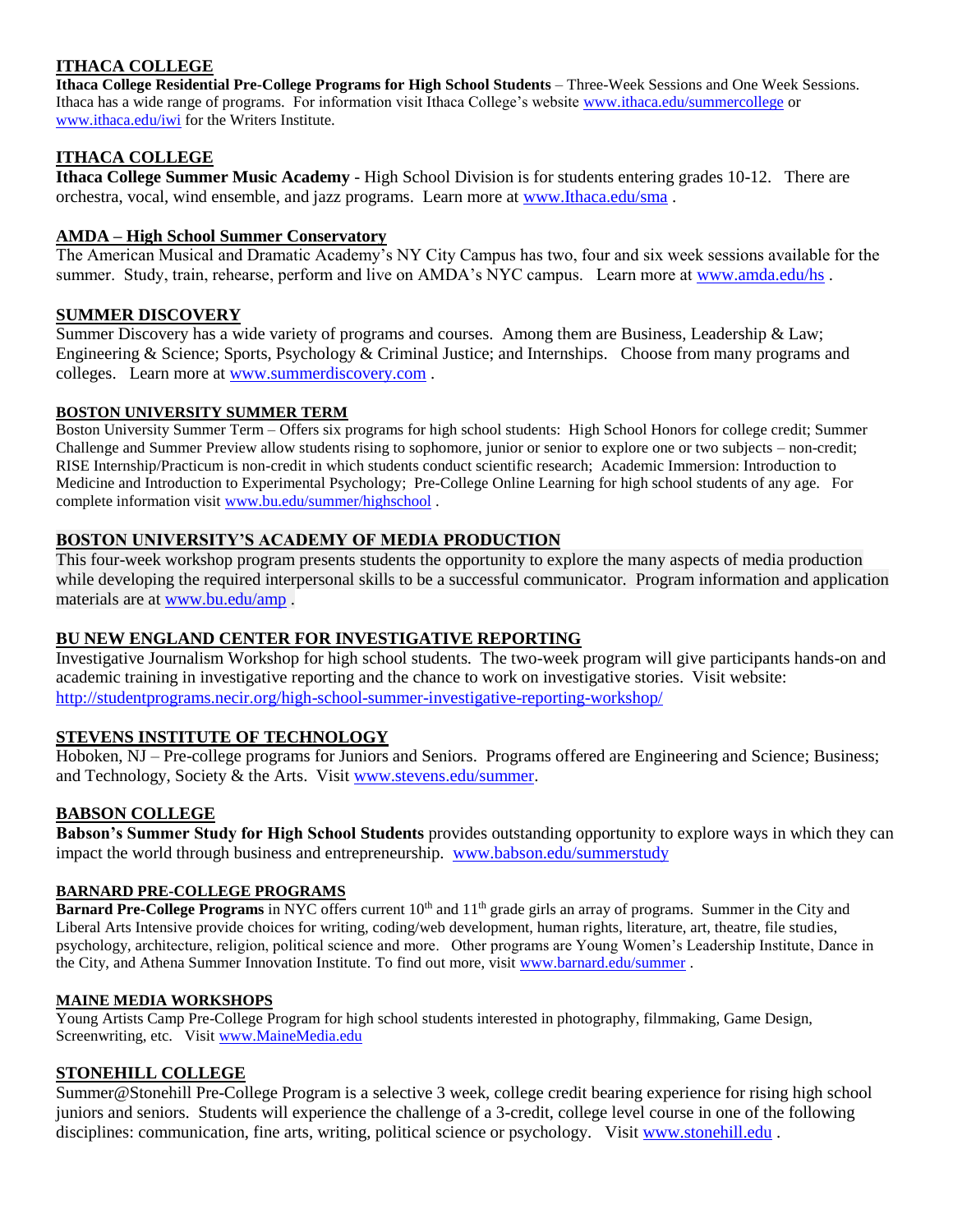## **GETTYSBURG COLLEGE**

Gettysburg College is excited to offer several opportunities for high school juniors and sophomores to attend academic camps over the summer months. Subjects include psychology, American government, creative writing, or information technology. Visit <http://www.gettysburg.edu/>.

#### **UNIVERSITY OF ALABAMA**

UA Early College at The University of Alabama is accepting applications from highly motivated sophomore, junior, and senior students who are prepared for the rigor of college study. For complete information visit their website at [www.uaearlycollege.ua.edu](http://www.uaearlycollege.ua.edu/) .

#### **UNIVERSITY OF NEW ENGLAND**

University of New England Early College Program is for high school juniors and seniors and will earn three credits. Available programs are Coastal Marine Ecology, Creative Poetry Writing, Neuroscience, Outdoor Environmental Studies, Discrete Math and Gaming, and Pre-Law. For more information call (207)602-2050, email earlycollege@une.edu or visit [www.une.edu/earlycollege](http://www.une.edu/earlycollege) .

## **ALFRED UNIVERSITY**

Alfred University summer programs for high school students include: Astronomy, Art Portfolio Prep, Ceramic & Glass Engineering, Computers, Consumer Chemistry, Equestrian, Equine Business, Robotics, Swimming and Theatre. Information is available at [www.alfred.edu/summer/hs](http://www.alfred.edu/summer/hs) .

# **ADELPHI UNIVERSITY**

Experience life as a college student during your participation in Adelphi's Summer Pre-College Programs. Pursue credit-bearing and noncredit courses in the following disciplines: Nursing, Business, Game Programming, Psychology, The Arts, Sciences and Health Professions. Plus three new programs: Robotics and Technology, Law and Society, and Digital Filmmaking. For more information call 1-800-ADELPHI or visit [www.precollege.adelphi.edu](http://www.precollege.adelphi.edu/) .

#### **UNIVERSITY OF CONNECTICUT**

**UConn School of Engineering** has a 5-day Explore Engineering Program on the Storrs campus which offers you the opportunity to explore various fields of engineering. There are eleven Engineering fields included in this resourceful program for  $10<sup>th</sup>$  and  $11<sup>th</sup>$ graders. To apply and to find out more about Explore Engineering, please visit the website at [www.engr.uconn.edu/explore](http://www.engr.uconn.edu/explore-engineering/)[engineering/.](http://www.engr.uconn.edu/explore-engineering/)

#### **WASHINGTON & JEFFERSON COLLEGE**

**Washington & Jefferson College** offers academic and social enrichment programs for students in grades 8-12. While living on W&J's campus, the students will be immersed in a subject of their choice. Course offerings can be found at [www.wjsummer.com.](http://www.wjsummer.com/)

#### **MANHATTAN COLLEGE**

Advanced Placement Summer Institute offering AP Workshops will be taking place this summer at Manhattan College. AP courses are offered for audit or college credit. Registration and further information is available online at [www.manhattan.edu/ap.](http://www.manhattan.edu/ap)

#### **LANDMARK COLLEGE**

Landmark College has a High School Summer Program for Rising Juniors and Seniors as well as for Recent High School Graduates. This academic program offers abundant opportunities for high school students who struggle to keep up or who simply want to experience the atmosphere of college. To learn more visit [www.landmark.edu/summer](http://www.landmark.edu/summer) .

#### **RUTGERS UNIVERSITY**

Rutgers University–New Brunswick, NJ is excited to announce an opportunity for students interested in engineering. The Rutgers School of Engineering is offering the chance for students to participate in a new [Pre-Engineering Summer Academy](http://admissions.rutgers.edu/linkfromemail.aspx?destURL=http://summer.rutgers.edu/precollege-academies/preengineering&linkId=83FB59FFA6242DC5&id1=C644853FA408B089&id2=041FFE3E1809767D) to develop their knowledge and skills through real-world field experiences.

This intensive one-week certificate program will introduce students to a variety of engineering areas including: Aerospace, Biomedical, Civil, Computer, Electrical, Forensic, and Mechanical. Eligible students must be between the ages of 16-18, having completed courses in pre-calculus and physics.

## **STANFORD UNIVERSITY**

Stanford Pre-Collegiate Studies is offering a new summer opportunity of study: Stanford Sports Business Academy. This academy gives high school students an overview of careers in the sports and entertainment industries, with a focus on management, law, negotiation, marketing and leadership. For information on this opportunity and to learn more about their other programs, visit [www.spcs.stanford.edu/collegecounselor.](http://www.spcs.stanford.edu/collegecounselor)